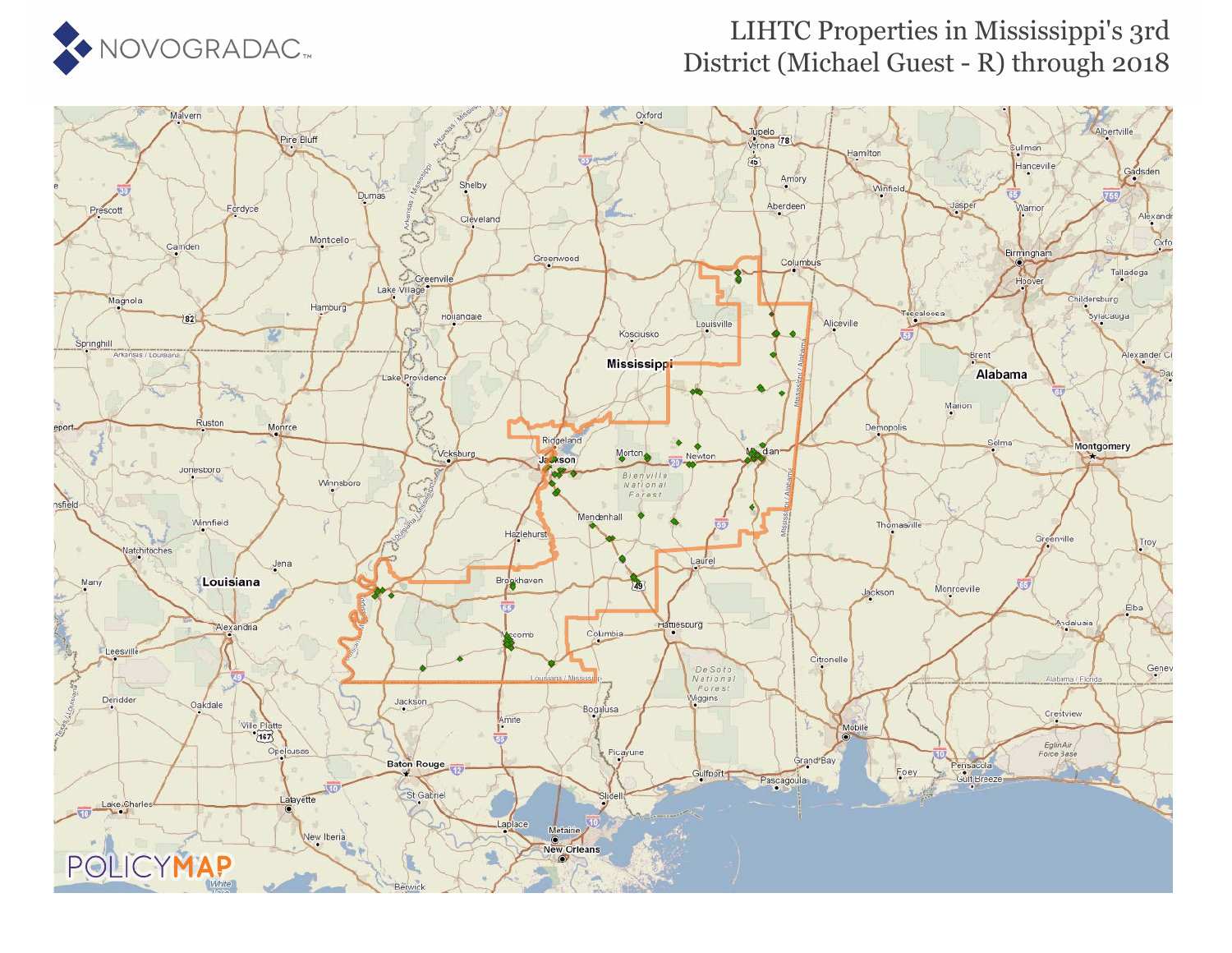| <b>Project Name</b>                  | <b>Address</b>                                | City             | <b>State</b>           | <b>Zip Code</b> | Nonprofit<br><b>Sponsor</b> | <b>Allocation</b><br><b>Year</b> | <b>Annual</b><br><b>Allocated</b><br><b>Amount</b> | <b>Year Placed</b><br>in Service | <b>Construction Type</b> | <b>Total</b><br><b>Units</b> | Low<br><b>Income</b><br><b>Units</b> | <b>Rent or</b><br>Income<br><b>Ceiling</b> | <b>Credit</b><br>Percentage Bond   | Tax-<br><b>Exempt</b> | <b>HUD Multi-</b><br>Family<br><b>Financing/Rental</b><br><b>Assistance</b> |
|--------------------------------------|-----------------------------------------------|------------------|------------------------|-----------------|-----------------------------|----------------------------------|----------------------------------------------------|----------------------------------|--------------------------|------------------------------|--------------------------------------|--------------------------------------------|------------------------------------|-----------------------|-----------------------------------------------------------------------------|
| <b>KINGSWOOD APTS II</b>             | 500<br>KINGSWOOD<br>DR                        | <b>MT OLIVE</b>  | <b>MS</b>              | 39119           | No                          | 1988                             | $\$0$                                              | 1988                             | New Construction         | 24                           | 24                                   | 60% AMGI                                   | $30\,\%$ present $\,$ No value     |                       | No                                                                          |
| <b>VALLEY RIDGE APTS</b>             | 548 OLD<br><b>COUNTRY CLUB MARION</b><br>RD E |                  | MS                     | 39342           | No                          | 1987                             | $\$0$                                              | 1988                             | <b>New Construction</b>  | 52                           | 52                                   | 60% AMGI                                   | $30\,\%$ present $\,$ No value     |                       | $\mathbf{N}\mathbf{o}$                                                      |
| <b>ALGERS PLACE</b>                  | 542 11TH ST                                   | <b>MCCOMB</b>    | MS                     | 39648           |                             | 1988                             | \$0\$                                              | 1989                             | <b>New Construction</b>  | $\overline{4}$               | $\bf{0}$                             |                                            | Not<br>Indicated                   |                       |                                                                             |
| <b>OAKHURST APTS</b>                 | 523 DANA DR                                   | <b>TYLERTOWN</b> | MS                     | 39667           | $\mathbf{N}\mathbf{o}$      | 1989                             | \$0\$                                              | 1989                             | <b>New Construction</b>  | 32                           | 32                                   | 60% AMGI                                   | $30\,\%$ present $\,$ No value     |                       | $\mathbf{N}\mathbf{o}$                                                      |
| PARK PLACE APTS                      | 632 RALEIGH<br>$\rm DR\,NE$                   | <b>MAGEE</b>     | MS                     | 39111           | No                          | 1989                             | \$0\$                                              | 1989                             | <b>New Construction</b>  | 24                           | 24                                   | 50% AMGI                                   | $30\,\%$ present $\,$ No value     |                       | No                                                                          |
| <b>BRIAR HILL APTS</b>               | 213 BRIARHILL $$\rm FLORENCE$$<br>RD          |                  | MS                     | 39073           | No                          | 1989                             | \$0\$                                              | 1989                             | <b>New Construction</b>  | 48                           | 48                                   | 60% AMGI                                   | $30\,\%$ present $\,$ No value     |                       | $\mathbf{N}\mathbf{o}$                                                      |
| CHALET VILLAGE<br><b>PHASE II</b>    | 530 HIAWATHA JACKSON<br><b>ST</b>             |                  | $\overline{\text{MS}}$ | 39204           | No                          | 1988                             | $\$0$                                              | 1989                             | Existing                 | 116                          | 94                                   | 60% AMGI                                   | $\frac{70\%}{value}$ No            |                       | No                                                                          |
| MOBILE STREET APTS PO BOX 16962      |                                               | <b>JACKSON</b>   | MS                     | 39236           | $\mathbf{N}\mathbf{o}$      | 1990                             | \$0                                                | 1989                             | <b>New Construction</b>  | 15                           | $\bf{0}$                             | 60% AMGI                                   | 30 % present $\,$ No $\,$<br>value |                       | $\mathbf{N}\mathbf{o}$                                                      |
| PEACHTREE APTS                       | 211 COLLEGE ST FLORENCE                       |                  | <b>MS</b>              | 39073           | No                          | 1988                             | \$0\$                                              | 1989                             | <b>New Construction</b>  | 24                           | 16                                   | 60% AMGI                                   | $70$ % present $_{\rm No}$ value   |                       | No                                                                          |
| <b>SILAS BROWN</b><br><b>COMPLEX</b> | 751 W SILAS<br><b>BROWN ST</b>                | <b>JACKSON</b>   | MS                     | 39204           | No                          | 1989                             | \$0\$                                              | 1989                             | <b>New Construction</b>  | 8                            | 8                                    | 60% AMGI                                   | $70\,\%$ present $\,$ No value     |                       | $\mathbf{N}\mathbf{o}$                                                      |
| <b>AZALEA APTS</b>                   | 849 FIRST ST<br><b>NW</b>                     | <b>MAGEE</b>     | <b>MS</b>              | 39111           |                             | 1989                             | $\$0$                                              | 1990                             | <b>New Construction</b>  | 24                           | 24                                   |                                            | 30 % present<br>value              |                       |                                                                             |
| FOREST PLAZA APTS                    | $800$ HILLSBORO $_{\rm FOREST}$<br><b>ST</b>  |                  | $\mathbf{M}\mathbf{S}$ | 39074           | $\mathbf {No}$              | 1990                             | $\$0$                                              | 1990                             | New Construction         | 32                           | $32\phantom{.0}$                     | 60% AMGI                                   | $30\,\%$ present $\,$ No value     |                       | $\rm\thinspace No$                                                          |
| HILLCREST APTS                       | $306\:\mathrm{OLD}$<br><b>HICKORY RD</b>      | <b>NEWTON</b>    | $\overline{\text{MS}}$ | 39345           |                             | 1990                             | $\$0$                                              | 1990                             | <b>New Construction</b>  | 24                           | 24                                   |                                            | 30 % present<br>value              |                       |                                                                             |

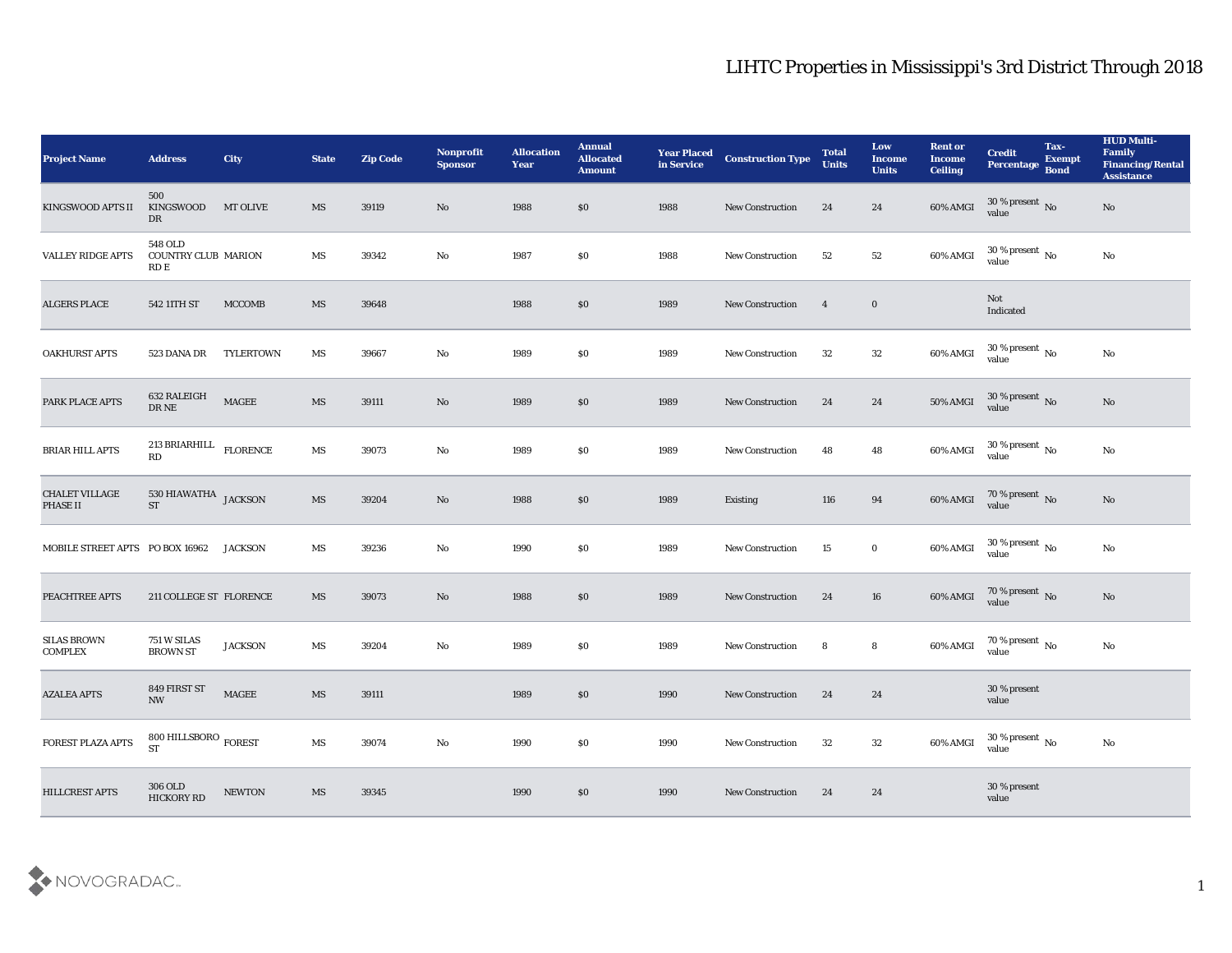| <b>Project Name</b>                           | <b>Address</b>                         | City              | <b>State</b>           | <b>Zip Code</b> | Nonprofit<br><b>Sponsor</b> | <b>Allocation</b><br><b>Year</b> | <b>Annual</b><br><b>Allocated</b><br><b>Amount</b> | <b>Year Placed</b><br>in Service | <b>Construction Type</b> | <b>Total</b><br><b>Units</b> | Low<br><b>Income</b><br><b>Units</b> | <b>Rent or</b><br>Income<br><b>Ceiling</b> | <b>Credit</b><br>Percentage Bond     | Tax-<br><b>Exempt</b> | <b>HUD Multi-</b><br>Family<br><b>Financing/Rental</b><br><b>Assistance</b> |
|-----------------------------------------------|----------------------------------------|-------------------|------------------------|-----------------|-----------------------------|----------------------------------|----------------------------------------------------|----------------------------------|--------------------------|------------------------------|--------------------------------------|--------------------------------------------|--------------------------------------|-----------------------|-----------------------------------------------------------------------------|
| <b>SCOTT APTS</b>                             | 801 HILLSBORO $_{\rm FOREST}$<br>ST    |                   | MS                     | 39074           | No                          | 1990                             | \$0                                                | 1990                             | <b>New Construction</b>  | 24                           | 24                                   | 60% AMGI                                   | $30\,\%$ present $\,$ No value       |                       | $\mathbf{N}\mathbf{o}$                                                      |
| TIMBER RIDGE II                               | 211 LLEWELLYN MCCOMB<br>AVE            |                   | MS                     | 39648           |                             | 1990                             | \$0                                                | 1990                             | <b>New Construction</b>  | 54                           | 54                                   |                                            | 30 % present<br>value                |                       |                                                                             |
| <b>EASTGATE MANOR</b>                         | 800 FIRST LN<br>$\mathbf{N}\mathbf{W}$ | <b>MAGEE</b>      | MS                     | 39111           |                             | 1989                             | \$0                                                | 1990                             | <b>New Construction</b>  | 24                           | $\bf{0}$                             |                                            | Not<br>Indicated                     |                       |                                                                             |
| BAY SPRINGS MANOR 63 N THIRD ST BAY SPRINGS   |                                        |                   | MS                     | 39422           | $\rm\thinspace No$          | 1991                             | \$0                                                | 1991                             | <b>New Construction</b>  | 24                           | 23                                   | 60% AMGI                                   | $30\,\%$ present $\,$ No value       |                       | $\mathbf{N}\mathbf{o}$                                                      |
| <b>BIRCH APTS</b>                             | <b>SANDERS ST</b>                      | <b>SCOOBA</b>     | MS                     |                 | $\rm\thinspace No$          | 1991                             | \$0                                                | 1991                             | <b>New Construction</b>  | 20                           | 20                                   | 60% AMGI                                   | 70 % present $\sqrt{\ }$ No<br>value |                       | No                                                                          |
| <b>BRITTANY APTS I</b>                        | 299 HWY 39 N DE KALB                   |                   | MS                     | 39328           |                             | 1990                             | \$0                                                | 1991                             | <b>New Construction</b>  | 25                           | 25                                   |                                            | $30\,\%$ present $\,$ No value       |                       |                                                                             |
| <b>BRITTANY MANOR</b><br><b>APTS</b>          | 15083 HWY 39 N DE KALB                 |                   | MS                     | 39328           | $\mathbf{N}\mathbf{o}$      | 1991                             | \$0                                                | 1991                             | <b>New Construction</b>  | 25                           | 25                                   | 60% AMGI                                   | $30$ % present $\,$ No value         |                       | $\mathbf{N}\mathbf{o}$                                                      |
| <b>BROOKS APTS</b>                            | 300 OLD<br><b>WESSON RD</b>            | <b>BROOKHAVEN</b> | MS                     | 39601           | $\rm No$                    | 1991                             | \$0                                                | 1991                             | <b>New Construction</b>  | 48                           | 48                                   | 60% AMGI                                   | $30\,\%$ present $\,$ No value       |                       | No                                                                          |
| BROOKSVILLE MANOR 373 S OLIVER ST BROOKSVILLE |                                        |                   | MS                     | 39739           | $\rm\thinspace No$          | 1991                             | \$0                                                | 1991                             | <b>New Construction</b>  | 24                           | 24                                   | 50% AMGI                                   | $30\,\%$ present $\,$ No value       |                       | $\mathbf{N}\mathbf{o}$                                                      |
| <b>CHALET VILLAGE</b><br><b>PHASE I</b>       | 530 HIAWATHA JACKSON<br><b>ST</b>      |                   | MS                     | 39204           | No                          | 1991                             | \$0                                                | 1991                             | Acquisition and Rehab 60 |                              | 60                                   | 60% AMGI                                   | $70\,\%$ present $\,$ No value       |                       | No                                                                          |
| <b>MAGNOLIA HEIGHTS</b><br><b>APTS</b>        | 310 VENUS ST COLLINS                   |                   | MS                     | 39428           | No                          | 1991                             | \$0                                                | 1991                             | <b>New Construction</b>  | 32                           | 32                                   | 50% AMGI                                   | 30 % present $\,$ No $\,$<br>value   |                       | No                                                                          |
| PINE RIDGE APTS                               | 1039<br>BERTHADALE MCCOMB<br>RD        |                   | $\mathbf{M}\mathbf{S}$ | 39648           | $\rm\thinspace No$          | 1991                             | $\$0$                                              | 1991                             | New Construction         | 32                           | 32                                   |                                            | 60% AMGI 70 % present No             |                       | $\mathbf {No}$                                                              |
| <b>LAKESIDE MANOR</b>                         | 277 MAGNOLIA<br>DR                     | RALEIGH           | $\mathbf{M}\mathbf{S}$ | $39153\,$       | ${\bf No}$                  | 1991                             | $\$0$                                              | 1992                             | New Construction         | 24                           | 24                                   | 60% AMGI                                   | $30\,\%$ present $\,$ No value       |                       | $\mathbf {No}$                                                              |

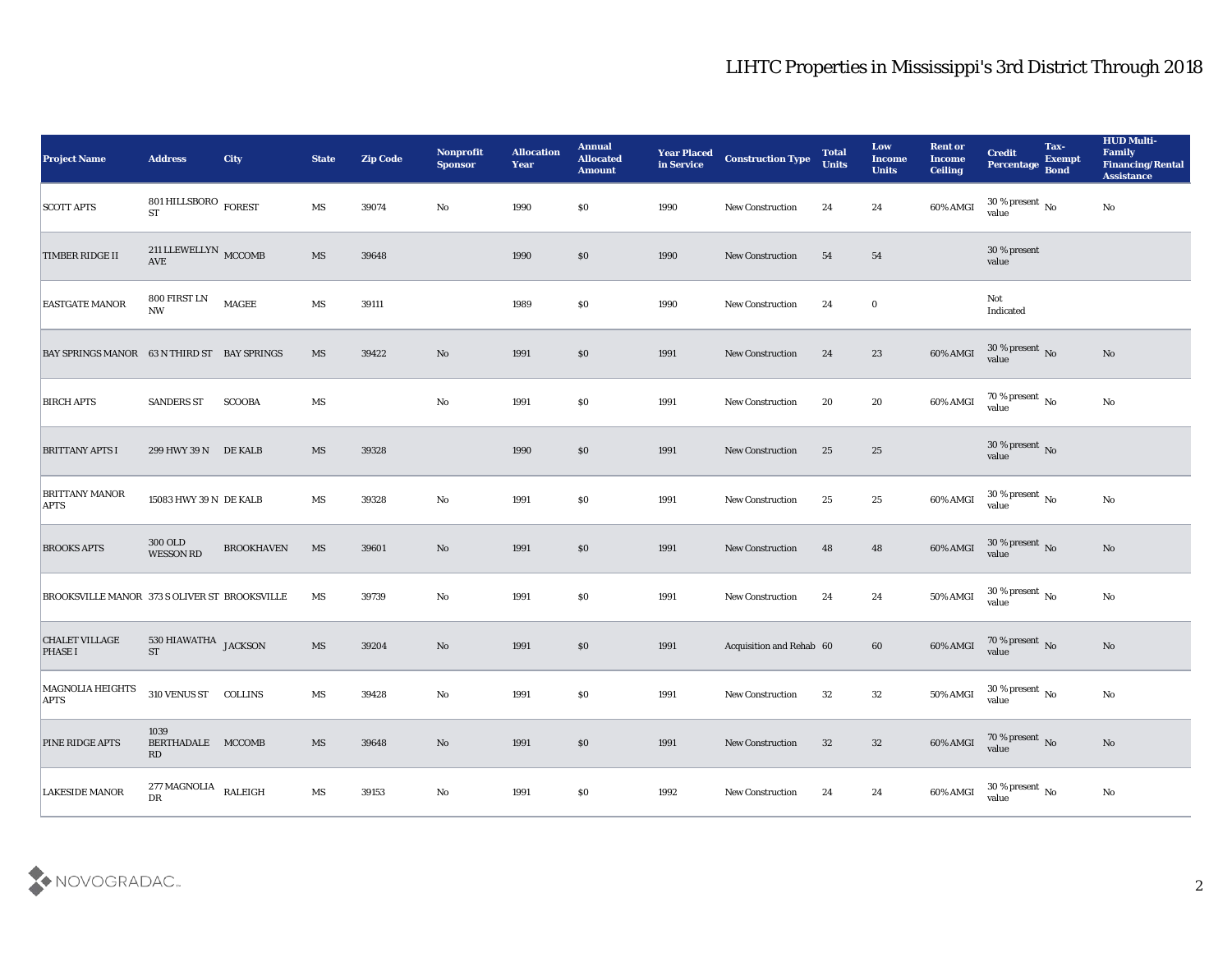| <b>Project Name</b>                        | <b>Address</b>                              | <b>City</b>                 | <b>State</b>           | <b>Zip Code</b> | Nonprofit<br><b>Sponsor</b> | <b>Allocation</b><br><b>Year</b> | <b>Annual</b><br><b>Allocated</b><br><b>Amount</b> | <b>Year Placed</b><br>in Service | <b>Construction Type</b>        | <b>Total</b><br><b>Units</b> | Low<br><b>Income</b><br><b>Units</b> | <b>Rent or</b><br><b>Income</b><br><b>Ceiling</b> | <b>Credit</b><br>Percentage Bond            | Tax-<br><b>Exempt</b> | <b>HUD Multi-</b><br>Family<br><b>Financing/Rental</b><br><b>Assistance</b> |
|--------------------------------------------|---------------------------------------------|-----------------------------|------------------------|-----------------|-----------------------------|----------------------------------|----------------------------------------------------|----------------------------------|---------------------------------|------------------------------|--------------------------------------|---------------------------------------------------|---------------------------------------------|-----------------------|-----------------------------------------------------------------------------|
| LIBERTY PLACE ASSOC GREENSBURG LIBERTY     | 3479 S<br>RD                                |                             | MS                     | 39645           | No                          | 1991                             | $\$0$                                              | 1992                             | <b>New Construction</b>         | 24                           | 24                                   | 60% AMGI                                          | $30\,\%$ present $\,$ No value              |                       | No                                                                          |
| VILLAGE MANOR APTS 1001 COTTON ST MT OLIVE |                                             |                             | MS                     | 39119           | $\mathbf{No}$               | 1992                             | $\$0$                                              | 1992                             | <b>New Construction</b>         | 24                           | 24                                   | 60% AMGI                                          | $30\,\%$ present $\,$ No value              |                       | $\rm\thinspace No$                                                          |
| <b>NOXUBEE APTS</b>                        | 201 HUNTER ST MACON                         |                             | MS                     | 39341           | No                          | 1992                             | $\boldsymbol{\mathsf{S}}\boldsymbol{\mathsf{0}}$   | 1992                             | <b>New Construction</b>         | 28                           | 28                                   | 50% AMGI                                          | 30 % present $\,$ No $\,$<br>value          |                       | No                                                                          |
| PINETREE MANOR                             | 440 S COSBY ST CENTREVILLE                  |                             | MS                     | 39631           | No                          | 1992                             | \$0                                                | 1993                             | <b>New Construction</b>         | 32                           | 31                                   | 60% AMGI                                          | $30\,\%$ present $\,$ No $\,$<br>value      |                       | $\mathbf{N}\mathbf{o}$                                                      |
| <b>RICHLAND APTS</b>                       | 615<br>INDUSTRIAL DR RICHLAND               |                             | MS                     | 39218           | $\mathbf{N}\mathbf{o}$      | 1993                             | \$0                                                | 1994                             | Acquisition and Rehab 48        |                              | 48                                   | 60% AMGI                                          | <b>Both 30%</b><br>and 70%<br>present value | No                    | No                                                                          |
| <b>SHUQUALAK APTS</b>                      | $703$ RESIDENCE $\,$ SHUQUALAK<br><b>ST</b> |                             | MS                     | 39361           | No                          | 1994                             | \$0                                                | 1994                             | <b>New Construction</b>         | 24                           | 24                                   | 60% AMGI                                          | $30\,\%$ present $\,$ No value              |                       | No                                                                          |
| <b>SILVERHILL APTS</b>                     | ${\rm DR}$                                  | 111 ST FRANCIS PHILADELPHIA | MS                     | 39350           | No                          | 1993                             | $\boldsymbol{\mathsf{S}}\boldsymbol{\mathsf{0}}$   | 1994                             | <b>New Construction</b>         | 24                           | 24                                   | $60\%$ AMGI                                       | $30\,\%$ present $\,$ No value              |                       | No                                                                          |
| BRUMFIELD SCHOOL 100 ST<br><b>APTS</b>     | <b>CATHERINE ST</b>                         | <b>NATCHEZ</b>              | MS                     | 39120           | No                          | 1993                             | \$0                                                | 1995                             | <b>New Construction</b>         | 28                           | 28                                   | 60% AMGI                                          | 30 % present $\sqrt{\ }$ No<br>value        |                       | $\mathbf{N}\mathbf{o}$                                                      |
| NATCHEZ HOUSING I 625 N WALL ST NATCHEZ    |                                             |                             | MS                     | 39120           | No                          | 1994                             | $\$0$                                              | 1995                             | <b>Acquisition and Rehab 15</b> |                              | 15                                   |                                                   | <b>Both 30%</b><br>and 70%<br>present value | No                    |                                                                             |
| <b>ST FRANCIS APTS</b>                     | 2407 FOURTH<br><b>AVE</b>                   | <b>MERIDIAN</b>             | MS                     | 39301           | No                          | 1994                             | \$0                                                | 1995                             | Acquisition and Rehab 90        |                              | 90                                   | 60% AMGI                                          | <b>Both 30%</b><br>and 70%<br>present value | No                    | No                                                                          |
| <b>BROOKHAVEN APTS</b>                     | 635<br><b>INDUSTRIAL</b><br>PARK RD NE      | <b>BROOKHAVEN</b>           | MS                     | 39601           | No                          | 1995                             | \$0                                                | 1996                             | Acquisition and Rehab 48        |                              | 48                                   | 60% AMGI                                          | 30 % present No<br>value                    |                       | No                                                                          |
| <b>CEDAR HEIGHTS APTS</b>                  | 1019 HWY 45<br><b>BYP</b>                   | $\rm MACON$                 | $\mathbf{M}\mathbf{S}$ | 39341           | $\rm\thinspace No$          | 1995                             | \$0                                                | 1996                             | New Construction                | 12                           | 12                                   | 60% AMGI                                          | $70\,\%$ present $\,$ No value              |                       | $\mathbf {No}$                                                              |
| <b>OAK TOWERS</b>                          | 601 OAK ST                                  | <b>NATCHEZ</b>              | $\mathbf{M}\mathbf{S}$ | 39120           | $\rm\thinspace No$          | 1994                             | $\$0$                                              | 1996                             | Acquisition and Rehab 25        |                              | 25                                   | <b>50% AMGI</b>                                   | $30\,\%$ present $\,$ No value              |                       | $\rm \bf No$                                                                |

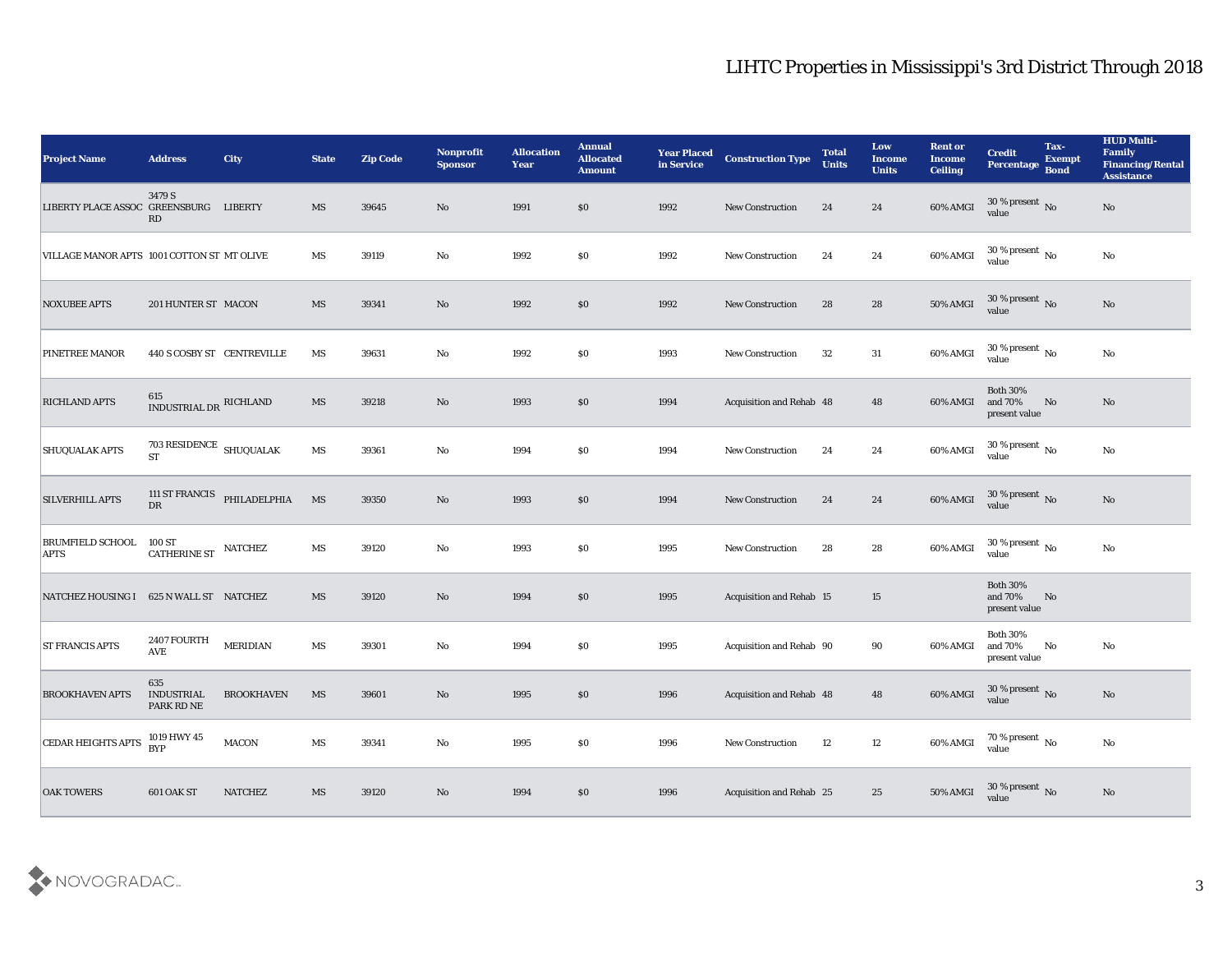| <b>Project Name</b>                         | <b>Address</b>                          | City          | <b>State</b>           | <b>Zip Code</b> | <b>Nonprofit</b><br><b>Sponsor</b> | <b>Allocation</b><br><b>Year</b> | <b>Annual</b><br><b>Allocated</b><br><b>Amount</b> | <b>Year Placed</b><br>in Service | <b>Construction Type</b>        | <b>Total</b><br><b>Units</b> | Low<br><b>Income</b><br><b>Units</b> | <b>Rent or</b><br>Income<br><b>Ceiling</b> | <b>Credit</b><br>Percentage Bond            | Tax-<br><b>Exempt</b> | <b>HUD Multi-</b><br>Family<br><b>Financing/Rental</b><br><b>Assistance</b> |
|---------------------------------------------|-----------------------------------------|---------------|------------------------|-----------------|------------------------------------|----------------------------------|----------------------------------------------------|----------------------------------|---------------------------------|------------------------------|--------------------------------------|--------------------------------------------|---------------------------------------------|-----------------------|-----------------------------------------------------------------------------|
| <b>SUMMIT APTS II</b>                       | 1003 ROBB ST                            | <b>SUMMIT</b> | MS                     | 39666           | No                                 | 1995                             | $\$0$                                              | 1996                             | Acquisition and Rehab 24        |                              | 24                                   | 60% AMGI                                   | 30 % present $\,$ No $\,$<br>value          |                       | No                                                                          |
| <b>MAGEE II</b>                             | 708<br><b>GOODWATER</b><br><b>RD NW</b> | MAGEE         | MS                     | 39111           | No                                 | 1995                             | \$0                                                | 1997                             | Acquisition and Rehab 24        |                              | 24                                   | 60% AMGI                                   | $30\,\%$ present $\,$ No value              |                       | No                                                                          |
| <b>MENDENHALL APTS</b>                      | 224 REVERE CIR MENDENHALL               |               | MS                     | 39114           | No                                 | 1996                             | \$0                                                | 1997                             | Acquisition and Rehab 24        |                              | 24                                   | 50% AMGI                                   | 30 % present $\,$ No $\,$<br>value          |                       | $\mathbf{N}\mathbf{o}$                                                      |
| <b>OAK DALE APTS</b>                        | <b>415 S FIRST AVE FOREST</b>           |               | MS                     | 39074           | No                                 | 1995                             | \$0                                                | 1997                             | <b>Acquisition and Rehab 84</b> |                              | 84                                   | 60% AMGI                                   | <b>Both 30%</b><br>and 70%<br>present value | No                    | No                                                                          |
| <b>BAY SPRINGS APTS II</b>                  | $60$ AINSWORTH $\,$ BAY SPRINGS<br>DR   |               | MS                     | 39422           | $\mathbf{No}$                      | 1996                             | \$0                                                | 1997                             | <b>Acquisition and Rehab 24</b> |                              | 24                                   | <b>50% AMGI</b>                            | 30 % present $\,$ No $\,$<br>value          |                       | No                                                                          |
| BRANDON PLACE APTS 201 BERRY DR BRANDON     |                                         |               | MS                     | 39042           | No                                 | 1996                             | \$479,000                                          | 1998                             | <b>Acquisition and Rehab 24</b> |                              | 24                                   | <b>50% AMGI</b>                            | $30\,\%$ present $\,$ No value              |                       | No                                                                          |
| <b>CRESTVIEW APTS -</b><br>PEARL            | 3910 OLD<br><b>BRANDON RD</b>           | <b>PEARL</b>  | MS                     | 39208           | No                                 | 1997                             | \$160,594                                          | 1998                             | Acquisition and Rehab 100       |                              | 99                                   | 60% AMGI                                   | <b>Both 30%</b><br>and 70%<br>present value | No                    | No                                                                          |
| <b>LOWER WOODVILLE</b><br><b>HEIGHTS I</b>  | 137 LEWIS DR NATCHEZ                    |               | MS                     | 39120           | No                                 | 1996                             | \$0                                                | 1998                             | Acquisition and Rehab 40        |                              | 39                                   | 50% AMGI                                   | <b>Both 30%</b><br>and 70%<br>present value | No                    | No                                                                          |
| <b>LOWER WOODVILLE</b><br><b>HEIGHTS II</b> | 137 LEWIS DR NATCHEZ                    |               | MS                     | 39120           | $\mathbf{No}$                      | 1996                             | \$0                                                | 1998                             | Acquisition and Rehab 20        |                              | 20                                   | 50% AMGI                                   | <b>Both 30%</b><br>and 70%<br>present value | No                    | No                                                                          |
| <b>NEWTON APTS</b>                          | 101 MAGNOLIA NEWTON<br><b>ST</b>        |               | MS                     | 39345           | No                                 | 1996                             | \$0                                                | 1998                             | <b>Acquisition and Rehab 32</b> |                              | 31                                   | $60\%$ AMGI                                | $30\,\%$ present $\,$ No value              |                       | No                                                                          |
| <b>PEARLWOOD APTS</b>                       | 4531 OLD<br><b>BRANDON RD</b>           | PEARL         | MS                     |                 | No                                 | 1996                             | \$126,607                                          | 1998                             | <b>New Construction</b>         | 40                           | 39                                   | 60% AMGI                                   | 70 % present No<br>value                    |                       | No                                                                          |
| <b>ROSE GARDEN APTS</b>                     | 3825 OLD<br><b>BRANDON RD</b>           | PEARL         | $\mathbf{M}\mathbf{S}$ | 39208           | $\rm\thinspace No$                 | 1997                             | \$125,408                                          | 1998                             | Acquisition and Rehab 62        |                              | 62                                   | 60% AMGI                                   | Both $30\%$<br>and $70\%$<br>present value  | No                    | $\mathbf{N}\mathbf{o}$                                                      |
| RALEIGH ANNEX APTS                          | 730 RALEIGH<br>DR NE                    | MAGEE         | MS                     | 39111           | $\mathbf {No}$                     | 1997                             | \$147,022                                          | 1998                             | Acquisition and Rehab 69        |                              | 68                                   | 60% AMGI                                   | <b>Both 30%</b><br>and 70%<br>present value | No                    | $\mathbf{N}\mathbf{o}$                                                      |

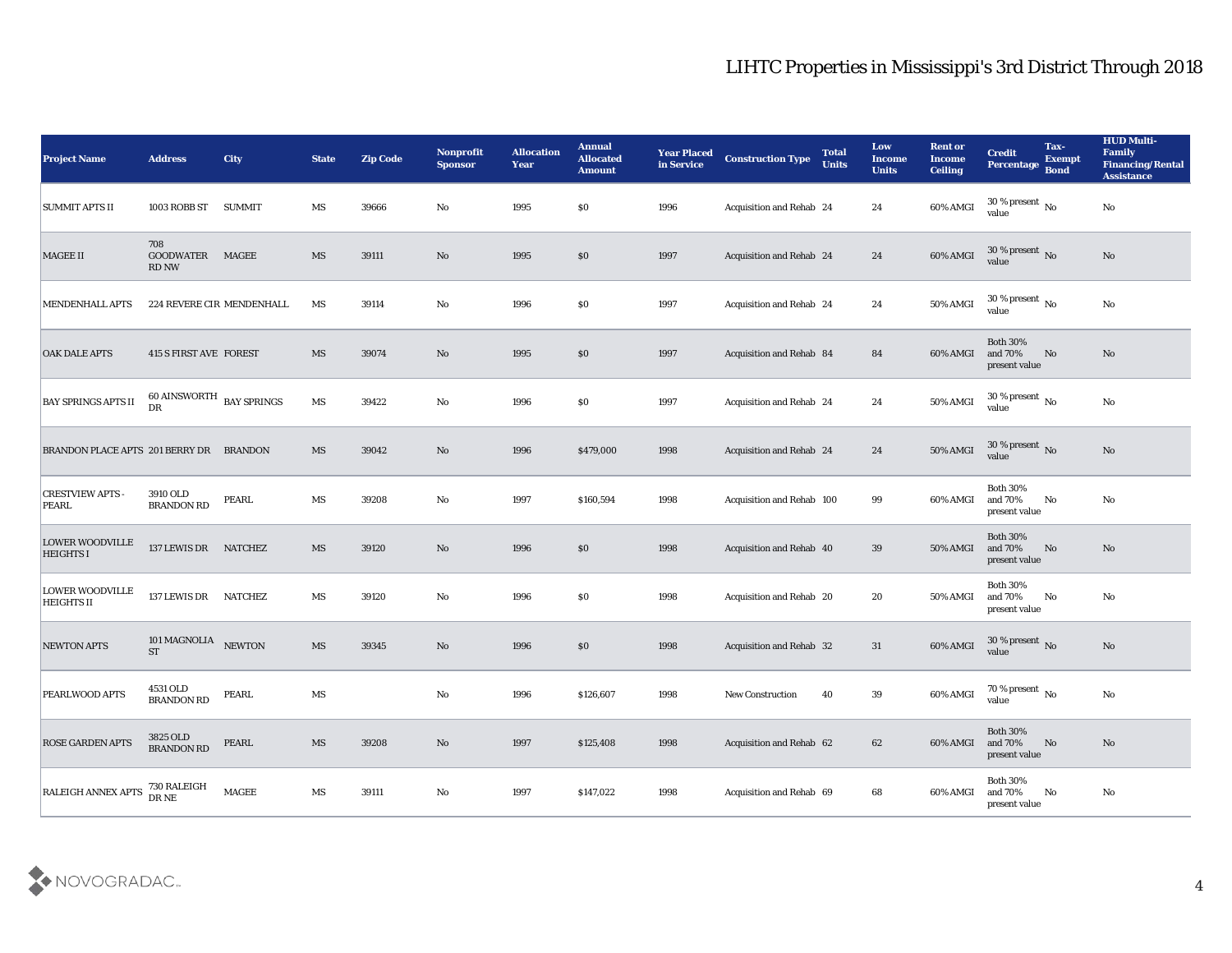| <b>Project Name</b>                         | <b>Address</b>                                           | <b>City</b>       | <b>State</b>           | <b>Zip Code</b> | <b>Nonprofit</b><br><b>Sponsor</b> | <b>Allocation</b><br>Year | <b>Annual</b><br><b>Allocated</b><br><b>Amount</b> | <b>Year Placed</b><br>in Service | <b>Construction Type</b>       | <b>Total</b><br><b>Units</b> | Low<br><b>Income</b><br><b>Units</b> | <b>Rent or</b><br><b>Income</b><br><b>Ceiling</b> | <b>Credit</b><br><b>Percentage</b>          | Tax-<br><b>Exempt</b><br><b>Bond</b> | <b>HUD Multi-</b><br>Family<br><b>Financing/Rental</b><br><b>Assistance</b> |
|---------------------------------------------|----------------------------------------------------------|-------------------|------------------------|-----------------|------------------------------------|---------------------------|----------------------------------------------------|----------------------------------|--------------------------------|------------------------------|--------------------------------------|---------------------------------------------------|---------------------------------------------|--------------------------------------|-----------------------------------------------------------------------------|
| <b>COLONY PARK APTS</b>                     | 400 COLONY<br>PARK DR                                    | PEARL             | MS                     | 39208           | No                                 | 1998                      | \$4,032,300                                        | 1999                             | <b>New Construction</b>        | 192                          | 190                                  | 60% AMGI                                          | $30\,\%$ present $\,$ Yes value             |                                      | $\mathbf{N}\mathbf{o}$                                                      |
| <b>LAUDERDALE APTS</b>                      | 421 WILLOW<br><b>RIDGE DR</b>                            | <b>MERIDIAN</b>   | MS                     | 39301           | No                                 | 1998                      | \$68,254                                           | 1999                             | Acquisition and Rehab 48       |                              | 47                                   | 60% AMGI                                          | <b>Both 30%</b><br>and 70%<br>present value | No                                   | No                                                                          |
| <b>PECAN GROVE APTS</b>                     | 239 FIFTH ST                                             | <b>DECATUR</b>    | MS                     | 39327           | No                                 | 1997                      | \$7,410                                            | 1999                             | <b>Acquisition and Rehab 8</b> |                              | $8\phantom{1}$                       | 50% AMGI                                          | <b>Both 30%</b><br>and 70%<br>present value | No                                   | No                                                                          |
| <b>PINEVIEW ESTATES</b><br><b>PHASE I</b>   | 1010 AVE B EXT MCCOMB                                    |                   | MS                     | 39648           | No                                 | 1998                      | \$166,745                                          | 1999                             | New Construction               | 16                           | 15                                   | 60% AMGI                                          | $70\,\%$ present $\,$ No value              |                                      | No                                                                          |
| <b>PINEVIEW HEIGHTS</b><br><b>PHASE II</b>  | 1010 AVE B EXT MCCOMB                                    |                   | MS                     | 39648           | No                                 | 1999                      | \$166,745                                          | 1999                             | <b>New Construction</b>        | 20                           | 19                                   | $60\%$ AMGI                                       | $70\,\%$ present $\,$ No value              |                                      | $\mathbf{N}\mathbf{o}$                                                      |
| <b>HONEYSUCKLE</b><br><b>WOODS</b>          | 1007<br>HONEYSUCKLE SUMMIT<br><b>TRAIL</b>               |                   | MS                     | 39666           | No                                 | 1998                      | \$0                                                | 2000                             | <b>New Construction</b>        | 30                           | 30                                   | 60% AMGI                                          | $70\,\%$ present $\,$ No value              |                                      | $\rm\thinspace No$                                                          |
| <b>WESTOVER APTS</b>                        | $109\,\mathrm{E}$ $$\tt WESTOVER\,DR$$ $$\tt TYLERTOWN$$ |                   | $\overline{\text{MS}}$ |                 | No                                 | 1998                      | \$1,200,000                                        | 2000                             | Acquisition and Rehab 34       |                              | 34                                   | 50% AMGI                                          | 70 % present No<br>value                    |                                      | No                                                                          |
| <b>WINDWOOD MANOR</b>                       | 2799 HWY 49                                              | <b>COLLINS</b>    | MS                     | 39428           | No                                 | 1999                      | \$21,483                                           | 2000                             | <b>New Construction</b>        | 18                           | 18                                   | 60% AMGI                                          | 30 % present $\,$ No $\,$<br>value          |                                      | $\mathbf{N}\mathbf{o}$                                                      |
| <b>CARPENTER SCHOOL</b><br><b>ELDERLY I</b> | 700 N UNION ST NATCHEZ                                   |                   | MS                     | 39120           | No                                 | 2000                      | \$163,190                                          | 2002                             | Acquisition and Rehab 38       |                              | 37                                   | $60\%$ AMGI                                       | $70\,\%$ present $\,$ No value              |                                      | $\mathbf{N}\mathbf{o}$                                                      |
| <b>CHAPELRIDGE OF</b><br><b>BRANDON</b>     | 1500<br>CHAPELRIDGE BRANDON<br>WAY                       |                   | MS                     | 39042           | No                                 | 2001                      | \$260,182                                          | 2002                             | <b>New Construction</b>        | 116                          | 116                                  | 60% AMGI                                          | $30\,\%$ present $\,$ Yes value             |                                      | $\mathbf{N}\mathbf{o}$                                                      |
| <b>SANDHILL ARMS</b>                        | 135 SAND RD                                              | <b>STARKVILLE</b> | <b>MS</b>              | 39759           | No                                 | 2000                      | \$232,611                                          | 2002                             | <b>New Construction</b>        | 50                           | 48                                   | 60% AMGI                                          | 70 % present No<br>value                    |                                      | $\mathbf{N}\mathbf{o}$                                                      |
| <b>SOUTHGATE ARMS</b>                       | 135 SAND RD                                              | <b>STARKVILLE</b> | $\mathbf{M}\mathbf{S}$ | 39759           | $\mathbf {No}$                     | 2000                      | \$350,864                                          | 2002                             | <b>New Construction</b>        | 74                           | 72                                   | 60% AMGI                                          | $70\,\%$ present $\,$ No value              |                                      | $\mathbf {No}$                                                              |
| CHANDLER PARK APTS 309 REED RD              |                                                          | <b>STARKVILLE</b> | $\mathbf{M}\mathbf{S}$ | 39759           | $\mathbf {No}$                     | 2003                      | \$750,150                                          | 2004                             | <b>New Construction</b>        | 98                           | 97                                   | 60% AMGI                                          | $70\,\%$ present $\,$ No value              |                                      | $\mathbf{N}\mathbf{o}$                                                      |

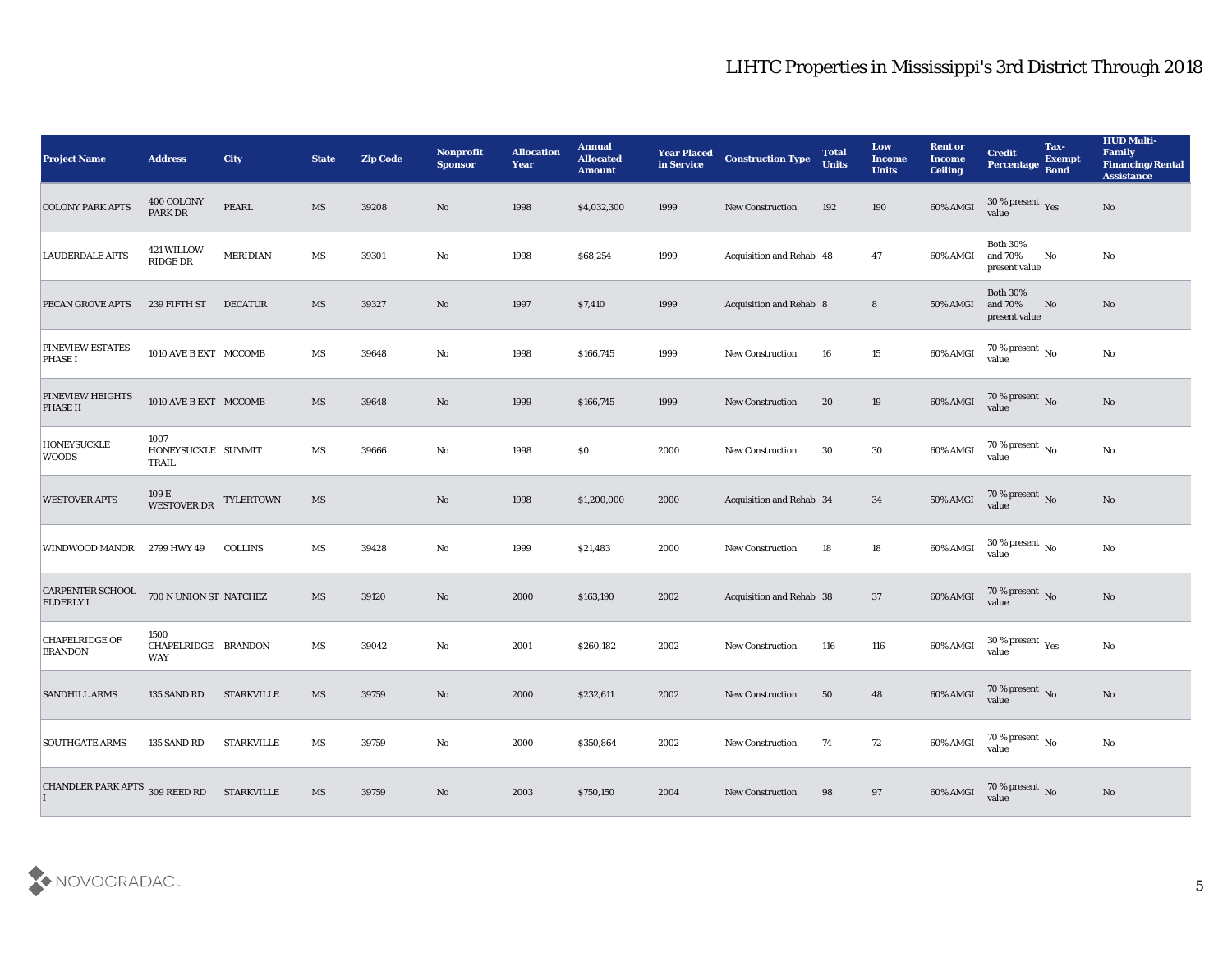| <b>Project Name</b>                         | <b>Address</b>                        | <b>City</b>                | <b>State</b>           | <b>Zip Code</b> | Nonprofit<br><b>Sponsor</b> | <b>Allocation</b><br><b>Year</b> | <b>Annual</b><br><b>Allocated</b><br><b>Amount</b> | <b>Year Placed</b><br>in Service | <b>Construction Type</b> | <b>Total</b><br><b>Units</b> | Low<br><b>Income</b><br><b>Units</b> | <b>Rent or</b><br><b>Income</b><br><b>Ceiling</b> | <b>Credit</b><br>Percentage Bond              | Tax-<br><b>Exempt</b> | <b>HUD Multi-</b><br>Family<br><b>Financing/Rental</b><br><b>Assistance</b> |
|---------------------------------------------|---------------------------------------|----------------------------|------------------------|-----------------|-----------------------------|----------------------------------|----------------------------------------------------|----------------------------------|--------------------------|------------------------------|--------------------------------------|---------------------------------------------------|-----------------------------------------------|-----------------------|-----------------------------------------------------------------------------|
| CHANDLER PARK APTS 309 REED RD<br>IІ        |                                       | <b>STARKVILLE</b>          | MS                     | 39759           | Yes                         | 2003                             | \$500,000                                          | 2004                             | <b>New Construction</b>  | 70                           | 69                                   | 60% AMGI                                          | 70 % present $\,$ No $\,$<br>value            |                       | $\mathbf{N}\mathbf{o}$                                                      |
| <b>CHAPELRIDGE OF</b><br><b>RICHLAND</b>    | 100<br>CHAPELRIDGE RICHLAND<br>DR     |                            | MS                     | 39218           | No                          | 2003                             | \$0                                                | 2004                             | <b>New Construction</b>  | 136                          | 135                                  | 60% AMGI                                          | $30\,\%$ present $\,$ Yes value               |                       | No                                                                          |
| NORTH RIDGE APTS                            | 4550 35TH AVE MERIDIAN                |                            | MS                     | 39305           | No                          | 2005                             | \$275,772                                          | 2005                             | <b>New Construction</b>  | 48                           | 47                                   | 60% AMGI                                          | $70\,\%$ present $\,$ No value                |                       | No                                                                          |
| <b>AZALEA PARK APTS</b><br><b>PHASE I</b>   | 803 29TH ST                           | <b>MERIDIAN</b>            | MS                     | 39305           | $\mathbf{N}\mathbf{o}$      | 2006                             | \$750,000                                          | 2006                             | <b>New Construction</b>  | 96                           | 95                                   | 60% AMGI                                          | $30\,\%$ present $\,$ No value                |                       | No                                                                          |
| <b>AZALEA PARK APTS</b><br><b>PHASE II</b>  | 803 29TH ST                           | <b>MERIDIAN</b>            | MS                     | 39305           | No                          | 2005                             | \$350,000                                          | 2006                             | <b>New Construction</b>  | 40                           | 40                                   | 60% AMGI                                          | 70 % present $\,$ No $\,$<br>value            |                       | No                                                                          |
| <b>ST MARTIN APTS</b>                       | 1185<br>BERTHADALE MCCOMB<br>RD       |                            | MS                     | 39648           | No                          | 2006                             | \$195,898                                          | 2006                             | <b>New Construction</b>  | 40                           | 39                                   | 60% AMGI                                          | $70\,\%$ present $\,$ No value                |                       | No                                                                          |
| <b>AZALEA PARK APTS</b><br><b>PHASE III</b> | 803 29TH ST                           | <b>MERIDIAN</b>            | MS                     | 39305           | No                          | 2006                             | \$350,000                                          | 2007                             | <b>New Construction</b>  | 40                           | 40                                   | 60% AMGI                                          | $70\,\%$ present $\,$ No value                |                       | No                                                                          |
| <b>J T DAVIS COURTS</b>                     | 3916 PAULDING MERIDIAN<br><b>ST</b>   |                            | MS                     | 39307           | No                          | 2005                             | \$356,277                                          | 2007                             | <b>New Construction</b>  | 72                           |                                      | 72 60% AMGI                                       | 30 % present $\,\rm \gamma_{\rm es}$<br>value |                       | No                                                                          |
| <b>REUNION COURT APTS</b>                   | <b>1060 FROG</b><br>LEVEL LN          | PHILADELPHIA               | MS                     | 39350           | No                          | 2006                             | \$712,146                                          | 2007                             | <b>New Construction</b>  | 120                          | 118                                  | 60% AMGI                                          | 70 % present $\,$ No $\,$<br>value            |                       | No                                                                          |
| <b>WELLS PLACE I</b>                        |                                       | 307 WELLS PL PHILADELPHIA  | MS                     | 39350           | No                          | 2004                             | \$345,174                                          | 2007                             | <b>New Construction</b>  | 31                           | 30                                   | 60% AMGI                                          | $70\,\%$ present $\,$ No value                |                       | $\mathbf{N}\mathbf{o}$                                                      |
| <b>WELLS PLACE II</b>                       |                                       | 560 STATE AVE PHILADELPHIA | MS                     | 39350           | No                          | 2006                             | \$347,350                                          | 2007                             | <b>New Construction</b>  | 32                           | 32                                   | 60% AMGI                                          | 70 % present $\sqrt{\ }$<br>value             |                       | No                                                                          |
| <b>CAROUSEL PLACE</b>                       | 4610 VALLY ST MERIDIAN                |                            | MS                     | 39307           | $\rm\thinspace No$          | 2006                             | \$777,000                                          | 2008                             | <b>New Construction</b>  | 130                          | 130                                  | 60% AMGI                                          | $70\,\%$ present $\,$ No value                |                       | No                                                                          |
| <b>CHOCTAW HOMES I</b>                      | 882 DECATUR<br>CONEHATTA RD CONEHATTA |                            | $\mathbf{M}\mathbf{S}$ | 39057           | $\mathbf {No}$              | 2006                             | \$278,174                                          | 2008                             | Acquisition and Rehab 25 |                              | 25                                   | 60% AMGI                                          | Both $30\%$<br>and $70\%$<br>present value    | No                    | $\rm\, No$                                                                  |

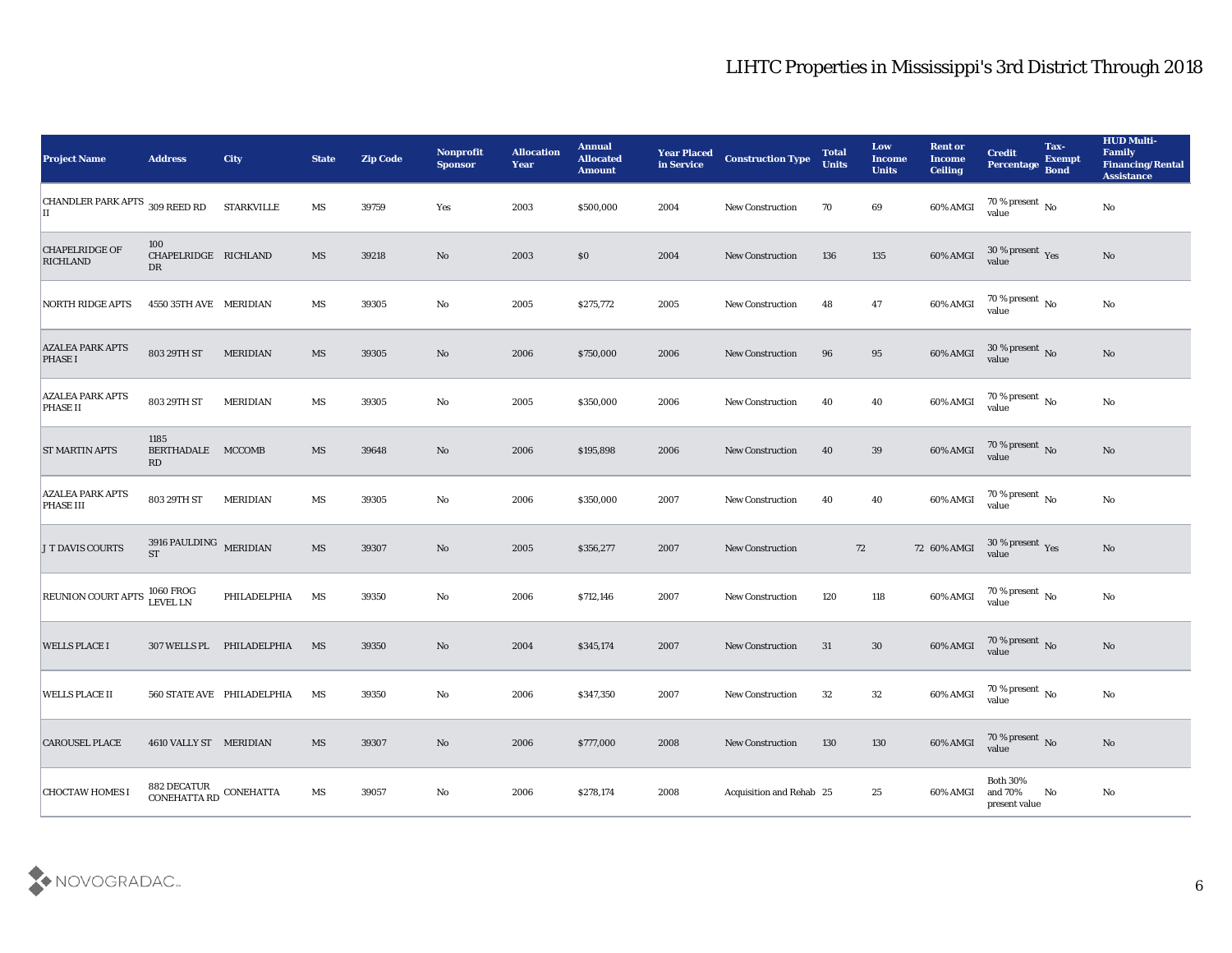| <b>Project Name</b>                          | <b>Address</b>                              | <b>City</b>     | <b>State</b> | <b>Zip Code</b> | <b>Nonprofit</b><br><b>Sponsor</b> | <b>Allocation</b><br><b>Year</b> | <b>Annual</b><br><b>Allocated</b><br><b>Amount</b> | <b>Year Placed</b><br>in Service | <b>Construction Type</b>  | <b>Total</b><br><b>Units</b> | Low<br><b>Income</b><br><b>Units</b> | <b>Rent or</b><br><b>Income</b><br><b>Ceiling</b> | <b>Credit</b><br>Percentage                 | Tax-<br><b>Exempt</b><br><b>Bond</b> | <b>HUD Multi-</b><br>Family<br><b>Financing/Rental</b><br><b>Assistance</b> |
|----------------------------------------------|---------------------------------------------|-----------------|--------------|-----------------|------------------------------------|----------------------------------|----------------------------------------------------|----------------------------------|---------------------------|------------------------------|--------------------------------------|---------------------------------------------------|---------------------------------------------|--------------------------------------|-----------------------------------------------------------------------------|
| <b>COLLINWOOD</b><br><b>ESTATES</b>          | <b>63 THOMAS DR COLLINS</b>                 |                 | MS           | 39428           | No                                 | 2006                             | \$554,500                                          | 2008                             | <b>New Construction</b>   | 40                           | 39                                   | 60% AMGI                                          | $\frac{70\%}{\text{value}}$ No              |                                      | No                                                                          |
| <b>GROVE APTS</b>                            | 205 LYNN LN                                 | STARKVILLE      | MS           | 39759           | No                                 | 2007                             | \$331,900                                          | 2008                             | Acquisition and Rehab 172 |                              | 170                                  | 60% AMGI                                          | <b>Both 30%</b><br>and 70%<br>present value | Yes                                  | No                                                                          |
| <b>JEFFERSONIAN APTS</b>                     | $14$ T WARING $$\tt NATCHEZ$$ BENNETT JR RD |                 | MS           | 39120           | No                                 | 2007                             | \$183,644                                          | 2008                             | Acquisition and Rehab 47  |                              | 47                                   | 60% AMGI                                          | 30 % present No<br>value                    |                                      | No                                                                          |
| <b>PINNACLE AT</b><br><b>MAGNOLIA POINTE</b> | 1240 PARKLANE MCCOMB<br>RD                  |                 | MS           | 39648           | No                                 | 2007                             | \$1,427,000                                        | 2008                             | <b>New Construction</b>   | 108                          | 106                                  | 60% AMGI                                          | $70\,\%$ present $\,$ No value              |                                      | $\mathbf{N}\mathbf{o}$                                                      |
| <b>MAGNOLIA TOWERS</b>                       | 809 N STATE ST JACKSON                      |                 | MS           | 39202           | No                                 | 2006                             | \$790,000                                          | 2008                             | Acquisition and Rehab 157 |                              | 156                                  | 60% AMGI                                          | <b>Both 30%</b><br>and 70%<br>present value | No                                   | No                                                                          |
| HALLMARK GARDENS 987 E<br><b>APTS</b>        | NORTHSIDE DR JACKSON                        |                 | MS           | 39206           | No                                 | 2007                             | \$750,000                                          | 2009                             | Acquisition and Rehab 96  |                              | 94                                   | 60% AMGI                                          | <b>Both 30%</b><br>and 70%<br>present value | No                                   | No                                                                          |
| <b>JACOB'S CROSSINGS</b>                     | 144 WOODGATE MAGEE<br>DR                    |                 | MS           | 39111           | No                                 | 2007                             | \$799,917                                          | 2009                             | <b>New Construction</b>   | 45                           | 45                                   | 60% AMGI                                          | $\frac{70\%}{value}$ No                     |                                      | No                                                                          |
| <b>FAIRFIELD PARK</b><br><b>ESTATES</b>      | 6312 43RD CT                                | <b>MERIDIAN</b> | MS           | 39307           | No                                 | 2009                             | \$538,566                                          | 2011                             | <b>New Construction</b>   | 27                           | 27                                   | 60% AMGI                                          | 70 % present $\,$ No $\,$<br>value          |                                      | No                                                                          |
| FRANK BERRY COURTS 920 42ND AVE MERIDIAN     |                                             |                 | MS           | 39307           | No                                 | 2010                             | \$414,368                                          | 2011                             | Acquisition and Rehab 113 |                              | 113                                  | 60% AMGI                                          | $30\,\%$ present $\,$ Yes value             |                                      | No                                                                          |
| <b>HOLLY HILL APTS</b>                       | 4555 HOLLY DR JACKSON                       |                 | MS           | 39206           | No                                 | 2010                             | \$750,000                                          | 2011                             | Acquisition and Rehab 60  |                              | 59                                   | 60% AMGI                                          | <b>Both 30%</b><br>and 70%<br>present value | No                                   | No                                                                          |
| REED PLACE PHASE I 112 PECAN LN STARKVILLE   |                                             |                 | MS           | 39759           | No                                 | 2010                             | \$702,450                                          | 2012                             | <b>New Construction</b>   | 36                           | 36                                   | 60% AMGI                                          | 70 % present No<br>value                    |                                      | No                                                                          |
| REED PLACE PHASE II 800 REED RD STARKVILLE   |                                             |                 | MS           |                 | $\mathbf{No}$                      | 2010                             | \$702,450                                          | 2012                             | <b>New Construction</b>   | 36                           | 36                                   | 60% AMGI                                          | $70\,\%$ present $\,$ No value              |                                      | $\mathbf{N}\mathbf{o}$                                                      |
| <b>STONEHURST ARMS</b>                       | 104<br>STONEHURST NATCHEZ<br>DR             |                 | MS           | 39120           | $\rm\thinspace No$                 | 2010                             | \$349,837                                          | 2012                             | <b>New Construction</b>   | 26                           | 25                                   | 60% AMGI                                          | $70\,\%$ present $\,$ No value              |                                      | $\rm \bf No$                                                                |

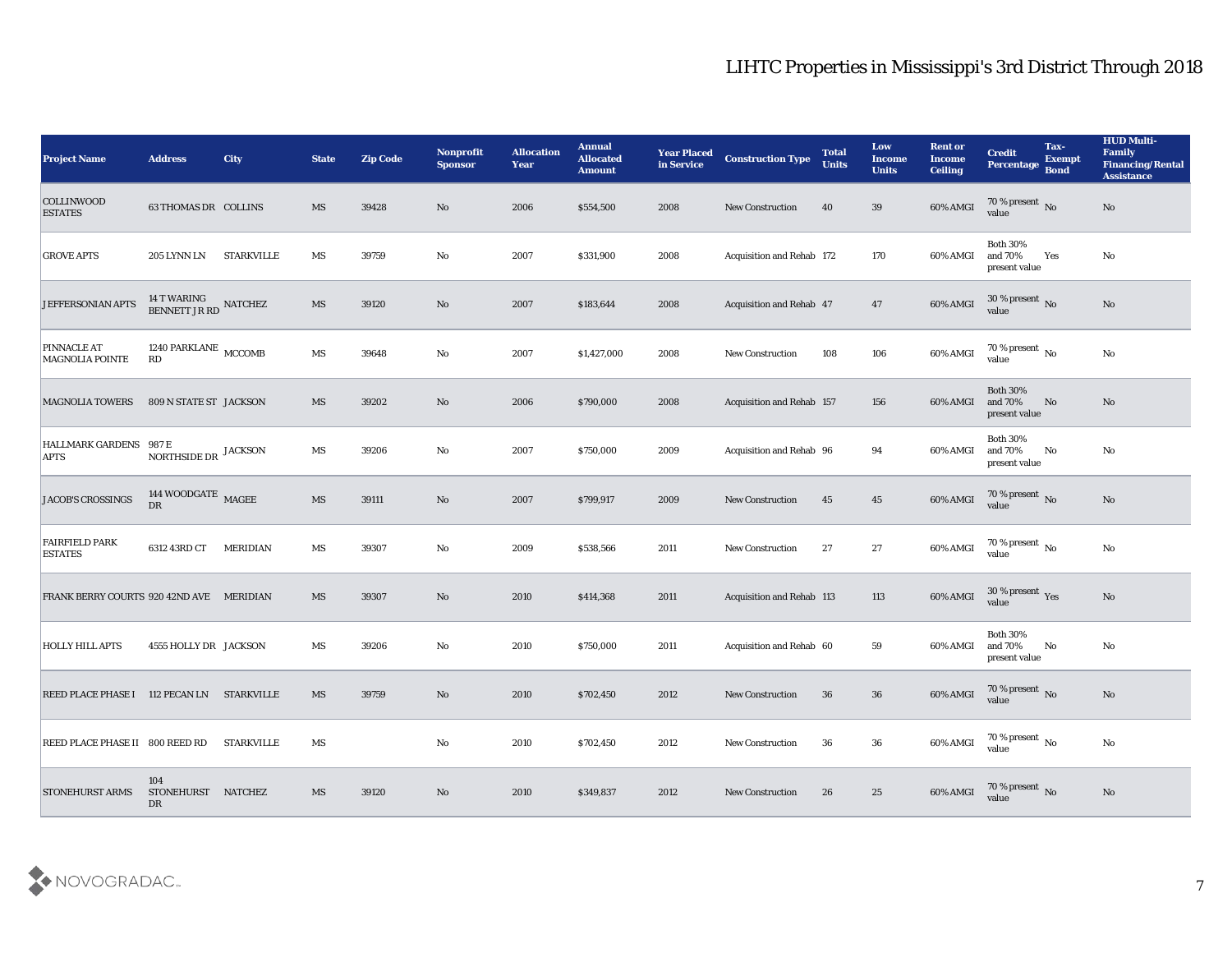| <b>Project Name</b>                         | <b>Address</b>                        | <b>City</b>                | <b>State</b>           | <b>Zip Code</b> | Nonprofit<br><b>Sponsor</b> | <b>Allocation</b><br><b>Year</b> | <b>Annual</b><br><b>Allocated</b><br><b>Amount</b> | <b>Year Placed</b><br>in Service | <b>Construction Type</b>  | <b>Total</b><br><b>Units</b> | Low<br><b>Income</b><br><b>Units</b> | <b>Rent or</b><br><b>Income</b><br><b>Ceiling</b> | <b>Credit</b><br>Percentage                          | Tax-<br><b>Exempt</b><br><b>Bond</b> | <b>HUD Multi-</b><br>Family<br><b>Financing/Rental</b><br><b>Assistance</b> |
|---------------------------------------------|---------------------------------------|----------------------------|------------------------|-----------------|-----------------------------|----------------------------------|----------------------------------------------------|----------------------------------|---------------------------|------------------------------|--------------------------------------|---------------------------------------------------|------------------------------------------------------|--------------------------------------|-----------------------------------------------------------------------------|
| <b>MEADOW LAWN II</b>                       | 100 SEVENTH<br><b>ST</b>              | <b>FOREST</b>              | MS                     | 39074           | No                          | 2012                             | \$257,471                                          | 2013                             | Acquisition and Rehab 32  |                              | 31                                   | 60% AMGI                                          | <b>Both 30%</b><br>and 70%<br>present value          | No                                   | No                                                                          |
| <b>OLIVEWOOD APTS</b>                       | 400<br><b>KINGSWOOD</b><br>DR         | <b>MT OLIVE</b>            | MS                     |                 | $\mathbf{N}\mathbf{o}$      | 2012                             | \$166,019                                          | 2013                             | Acquisition and Rehab 24  |                              | 24                                   | 60% AMGI                                          | <b>Both 30%</b><br>and 70%<br>present value          | No                                   | No                                                                          |
| PHILADELPHIA APTS                           |                                       | 305 PEARL AVE PHILADELPHIA | MS                     | 39350           | No                          | 2011                             | \$251,500                                          | 2013                             | Acquisition and Rehab 40  |                              | 40                                   | 60% AMGI                                          | <b>Both 30%</b><br>and 70%<br>present value          | No                                   | No                                                                          |
| <b>CAMBRIDGE MANOR</b><br><b>APTS</b>       | 106 ROYAL ST MACON                    |                            | MS                     | 39341           | No                          | 2013                             | \$423,377                                          | 2014                             | <b>New Construction</b>   | 47                           | 45                                   | 60% AMGI                                          | $30\,\%$ present $\,$ No value                       |                                      | $\mathbf{N}\mathbf{o}$                                                      |
| MILLWOOD VILLAGE I                          | 1015 ELMWOOD $\,$ MCCOMB $\,$         |                            | MS                     | 39648           | No                          | 2012                             | \$485,177                                          | 2014                             | <b>New Construction</b>   | 26                           | 26                                   | 60% AMGI                                          | 30 % present $\,$ No $\,$<br>value                   |                                      | $\mathbf{N}\mathbf{o}$                                                      |
| <b>THE MEADOWS APTS</b>                     | 300 REBECCA<br>RD                     | <b>COLLINS</b>             | MS                     | 39428           | No                          | 2012                             | \$238,131                                          | 2014                             | Acquisition and Rehab 36  |                              | 36                                   | 60% AMGI                                          | <b>Both 30%</b><br>and 70%<br>present value          | No                                   | No                                                                          |
| <b>CAMBRIDGE MANOR</b><br><b>APARTMENTS</b> | 11 ROYAL<br><b>STREET</b>             | MACON                      | MS                     | 39341-2776      | No                          | 2013                             | \$423,377                                          | 2015                             | Acquisition and Rehab 47  |                              | 45                                   | 60% AMGI                                          | $30\,\%$ present $_{\rm{No}}$                        |                                      | No                                                                          |
| <b>LOWER WOODVILLE</b><br><b>APARTMENTS</b> | 137 LEWIS<br><b>DRIVE</b>             | <b>NATCHEZ</b>             | MS                     | 39120-0000      | No                          | 2014                             | \$169,516                                          | 2015                             | Acquisition and Rehab 60  |                              | 60                                   | 60% AMGI                                          | 30 % present Yes<br>value                            |                                      | No                                                                          |
| <b>SUSIE B WEST</b><br><b>APARTMENTS</b>    | 135 LEWIS<br><b>DRIVE</b>             | <b>NATCHEZ</b>             | $\mathbf{M}\mathbf{S}$ | 39120-0000      | No                          | 2014                             | \$175,795                                          | 2015                             | Acquisition and Rehab 60  |                              | 60                                   | 60% AMGI                                          | 30 % present $\rm\thinspace\gamma_{\rm es}$<br>value |                                      | No                                                                          |
| <b>HAWTHORNE</b><br><b>APARTMENTS II</b>    | 208 GREGG<br><b>STREET</b>            | <b>MORTON</b>              | MS                     | 39117-0000      | No                          | 2013                             | \$250,000                                          | 2015                             | Acquisition and Rehab 24  |                              | 24                                   | 60% AMGI                                          | <b>Both 30%</b><br>and 70%<br>present value          | No                                   | No                                                                          |
| <b>MARION ROAD</b><br><b>APARTMENTS II</b>  | 2428 OLD<br><b>MARION ROAD</b>        | <b>MERIDIAN</b>            | MS                     | 39301-0000      | No                          | 2013                             | \$750,000                                          | 2015                             | Acquisition and Rehab 106 |                              | 105                                  | 60% AMGI                                          | <b>Both 30%</b><br>and 70%<br>present value          | No                                   | No                                                                          |
| <b>MAYFAIR II</b>                           | 105 OAK STREET MACON                  |                            | $\overline{\text{MS}}$ | 39341-0000      | $\rm\, No$                  | 2012                             | \$727,631                                          | 2015                             | Acquisition and Rehab 62  |                              | 61                                   | 60% AMGI                                          | Both $30\%$<br>and $70\%$<br>present value           | No                                   | N <sub>o</sub>                                                              |
| <b>CEDAR BEND</b><br><b>APARTMENTS</b>      | 7100 OLD<br><b>HIGHWAY 80</b><br>WEST | <b>MERIDIAN</b>            | MS                     | 39307-0000      | Yes                         | 2015                             | \$224,787                                          | 2016                             | Acquisition and Rehab 32  |                              | 31                                   | 60% AMGI                                          | <b>Both 30%</b><br>and $70\%$<br>present value       | No                                   | No                                                                          |